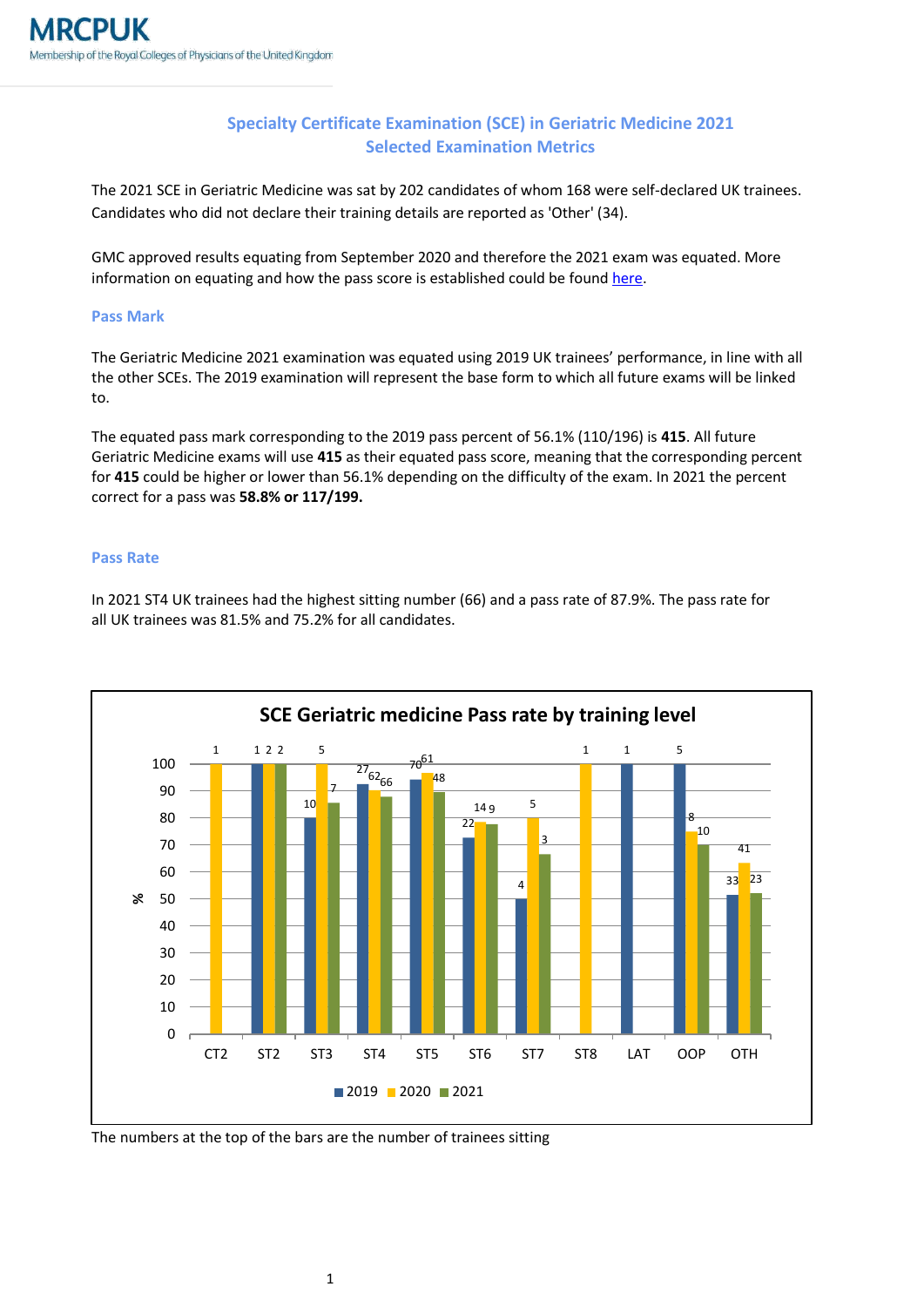

In 2021 UK trainees had the highest percentage of correct answers in Surgical liaison (77.1%). and their lowest in Tissue Viability (48.2%).

Data labels on chart represent the number of questions per topic